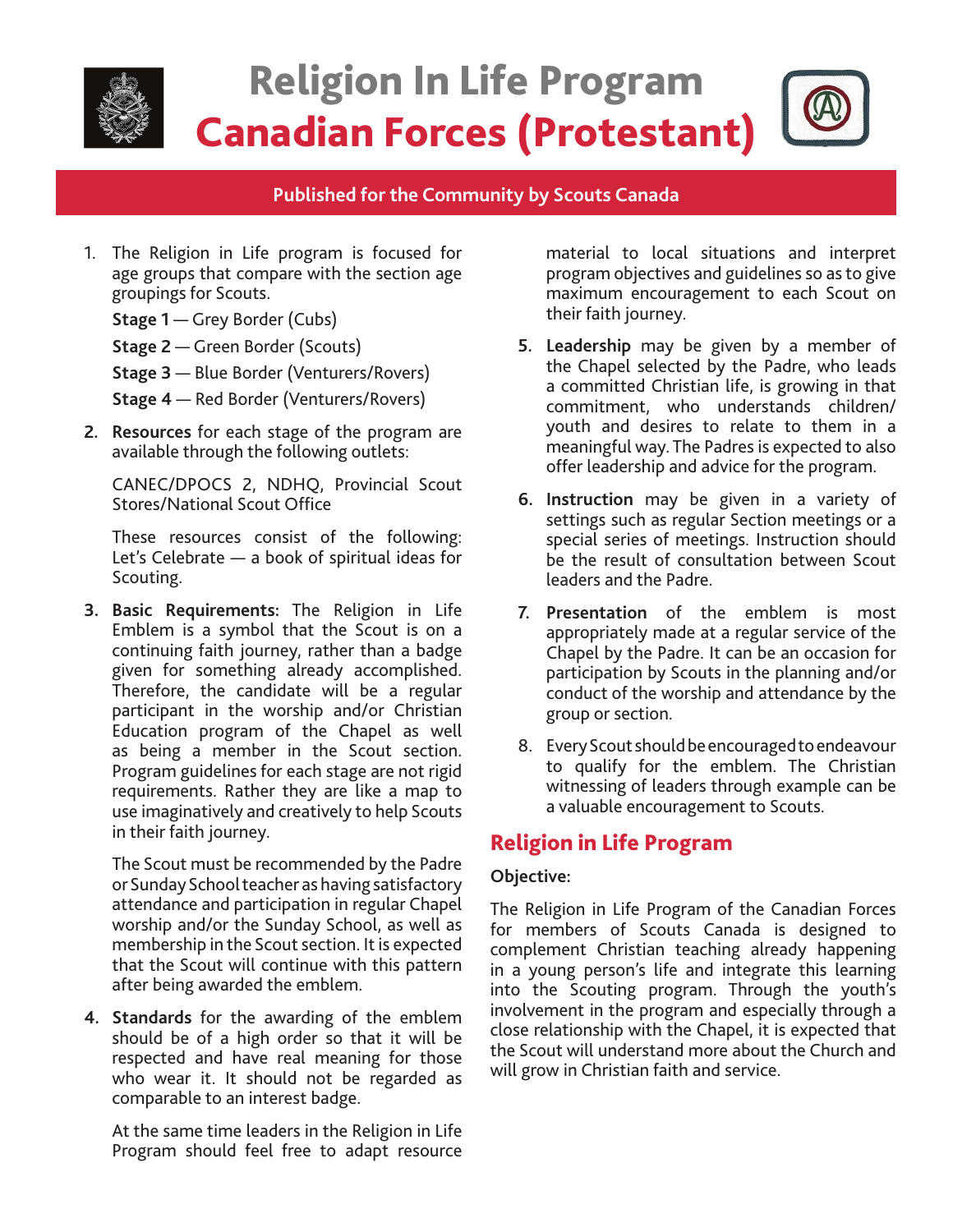# Stage 1 - Grey

#### **Program Objectives**

- To enrich the Cub's understanding of the life and work of Jesus.
- To reinforce his/her knowledge of the importance of worship in the local Chapel and the help him/ her identify meaningful worship experiences in his/her life.
- To understand how the Promise and Law relates to Jesus' teachings
- To put new learnings into practice in community service.

#### **Program Guidelines**

- Become familiar with three stories of Jesus and know where to find them in the Bible. Explore what they mean in your life when you are alone and when you are with other people.
- Be able to make a drawing, act out or tell a story of Jesus.
- Tell how some parts of the Brownie/Cub Promise are like some of Jesus' teachings.
- Talk about the reasons Christians gather together to worship, study and work. Tell about some of the special times when you have worshipped.
- Discuss with your Religion in Life group some of the reasons why we pray. Prepare a prayer of your own.
- Tell about some of the work that is done through your local Chapel. Know something of the work done by your Padre, teachers and other Chapel workers. Explain what is special for you about being part of the Chapel life.
- Choose and carry out a project to help someone in your home, community or other part of the world.

# Stage 2 - Green

#### **Program Objectives**

- To help the Scout become more aware of the world around us and of God as its Creator.
- To understand that the Bible is a library of books tracing how a nation encountered God through revelation and personal experience.
- To discover reasons in our world and in our lives of why we worship God.
- To understand some implications of Christian stewardship.
- To translate new learning into service for others.

#### **Program Guidelines**

- Read Genesis, Chapters 1 and 2; Psalm 104 and Isaiah 40: 18-31.
- Discuss: (a) God's continuing activity in creation (b) Our responsibility to our world.
- Trace how God acted in the lives of two Old Testament people (e.g. Abraham, Moses, David); two New Testament people (e.g. Peter, Mary, Martha) and two modern people.
- Discuss service of worship in the Chapel with the Padre to understand the different parts of the service and why we have them.
- Participate in planning and leading a service of worship in your own Scouting/Guiding section/ unit and/or another group.
- List some of the different kinds of gifts that God gives to people and answer the question: "Are these ours to use for ourselves alone or to share with our neighbours?" Tell some of the ways Christians try to show their gratitude to God.
- Describe some ways in which you try to fulfill the Scout Law in your daily living. Tell how being a Scout can influence your life at school.
- Participate in your community with some other person or persons in a project that brings happiness to other people.

## Stage 3 - Blue

#### **Program Objectives**

- To help Venturers view the Bible as containing the truth of God.
- To relate Bible teachings to their lives today.
- To see worship as a response to God who supports them in their life struggle.
- To encourage young people in their search for personal identity and worth.
- To assist young people to achieve a daily personal faith.
- To help young people find meaningful ways to care about their community.